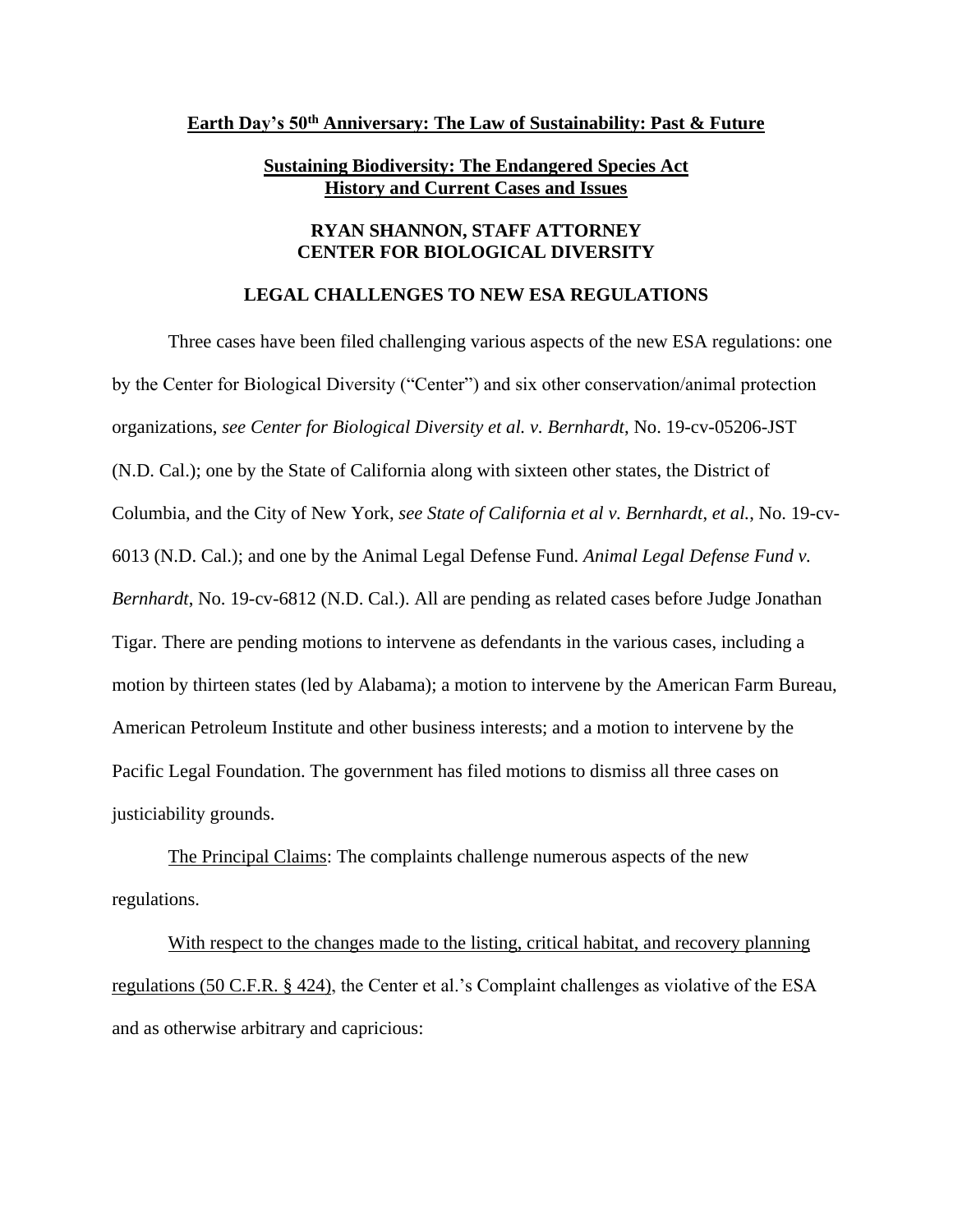- the elimination of the phrase "without reference to possible economic or other impacts of such determination" in 50 C.F.R.  $\&$  424.11(b), thereby opening the door to the Services providing information in listing documents regarding the economic costs associated with listing species as endangered or threatened notwithstanding Congress' intent that listing decisions be based solely on non-economic considerations;
- the revised definition of "foreseeable future" in determining whether a species is a threatened species because it is likely to become an endangered species within the foreseeable future. The Center et al. Complaint contends that the Service's new test for foreseeability—i.e., that the "term foreseeable future extends only so far into the future as the Services can reasonably determine that *both* the future threats *and* the species' response to those threats are likely"—constitutes a more stringent test than the Services have previously applied (including in a 2009 Solicitor's Opinion) and that the "consequence of imposing this increased certainty requirement is that species facing extinction from the impacts of climate change or other future events involving prediction and uncertainty will improperly be deprived of protection until after it is too late to prevent their extinction, violating the ESA's command to use the best available science.";
- $\blacksquare$  the elimination of recovery criteria from the factors to be considered in delisting or downlisting determinations. The Center et al. Complaint challenges the Services' determination that species can be delisted in the absence of any finding that established recovery criteria in formal Recovery Plans have been satisfied;
- the expansion of exemptions for critical habitat designation. The Center et al. Complaint challenges the expansion of circumstances where critical habitat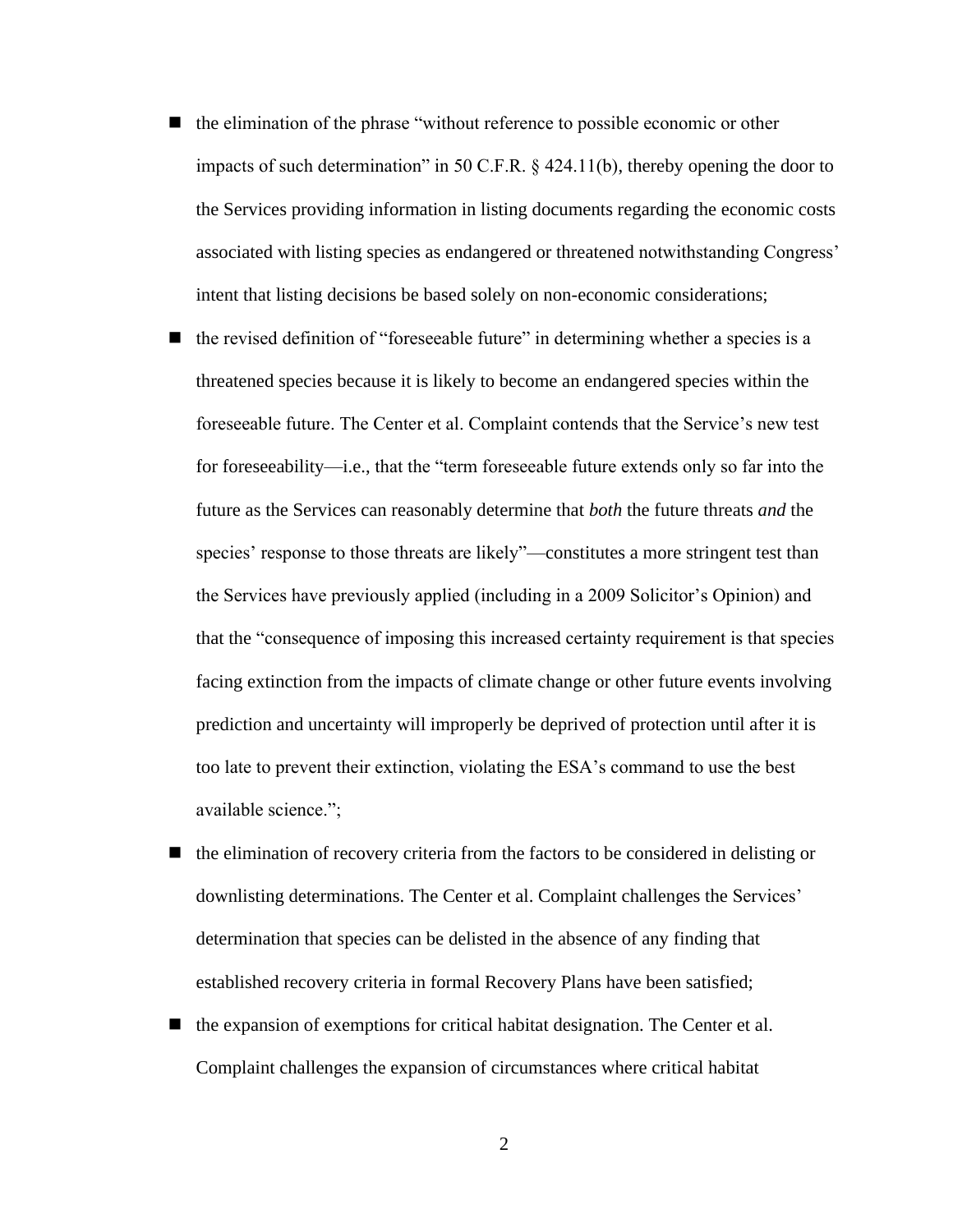designation may be avoided for newly listed species. In addition to exempting species from critical habitat designation where it would be harmful to the species, the regulations allow designation to be avoided on much broader grounds (such as where the threatened destruction, modification, or curtailment of a species' habitat or range is not deemed to be a threat to the species);

the adoption of a heightened "reasonable certainty" standard for designation of unoccupied critical habitat. The Center et al. Complaint challenges, as contrary to the ESA's best available science standard, the Service's adoption of a regulation that limits the designation of unoccupied critical habitat only to those situations where it can be determined with "reasonable certainty" both that the area will contribute to the conservation of the species and that the area contains at least one "physical or biological feature" essential to the conservation of the species.

With respect to the changes made to the section 7 regulations (50 C.F.R. § 402), the Center et al.'s Complaint challenges as violative of the ESA and as otherwise arbitrary and capricious:

 $\blacksquare$  the new regulations' reliance on mitigation promises made by action agencies. The Center et al. Complaint contends that, whereas courts construing section 7 have held that mitigation measures relied on to reach a no-jeopardy finding in section 7 consultation must be "specific and binding plans" with a "clear definite commitment of resources for future improvements," *Nat'l Wildlife Fed'n v. Nat'l Marine Fisheries Serv.*, 524 F.3d 917, 935-36 (9th Cir. 2008), the new regulations unlawfully allow the Services to rely on promised mitigation measures with no supporting showing as to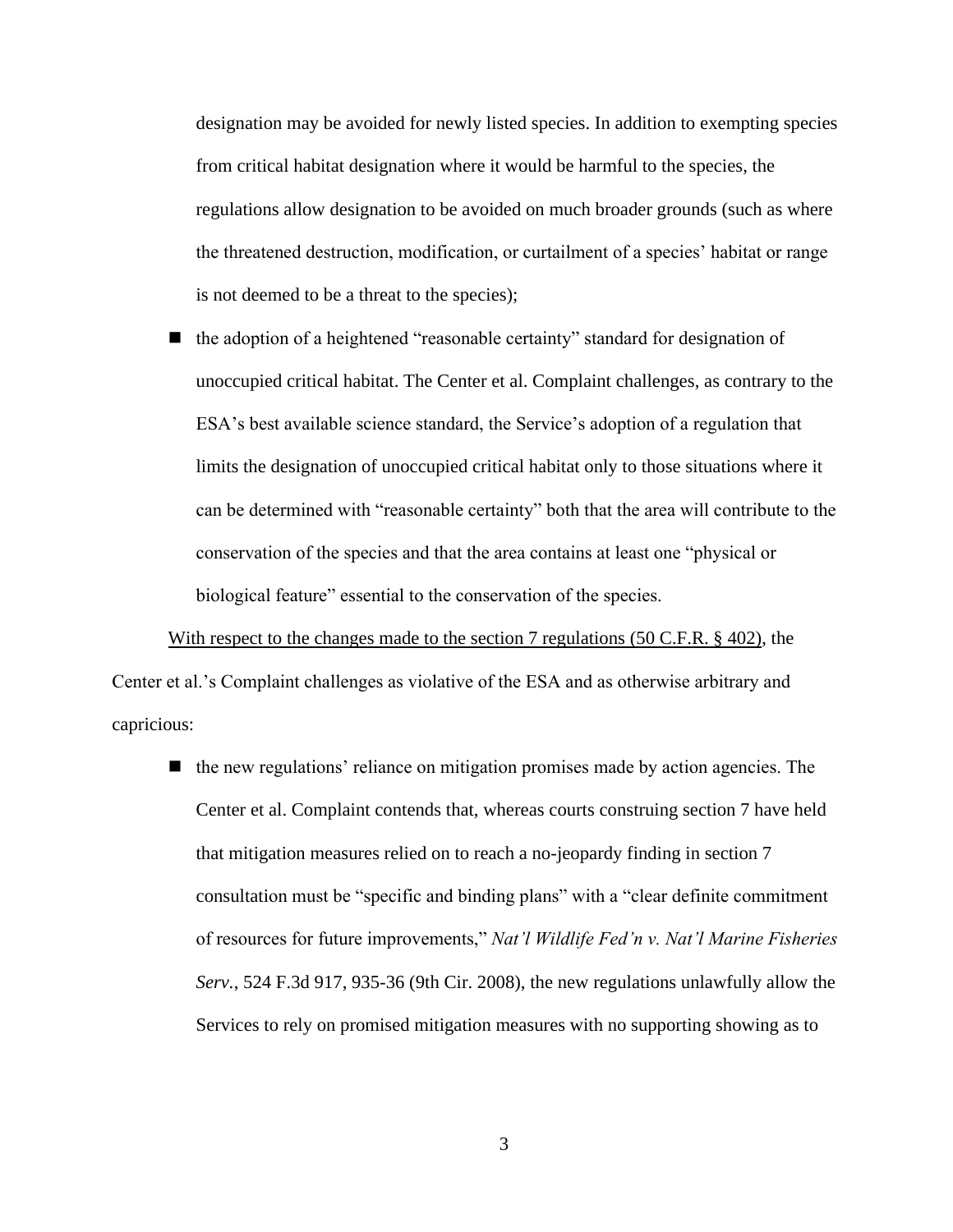the measures' specificity or binding nature, or any demonstration that resources can and will be devoted to carrying out the measures;

- the new regulations' redefinition of ongoing harms as part of the environmental baseline. The Center et al.'s Complaint contends that by redefining the "environmental baseline" for purposes of section 7 consultation to include "ongoing agency actions or existing agency facilities that are not within the agency's discretion to modify"—as distinct from "new" actions that must be analyzed for their impact on the survival and recovery of affected species—the Services are impermissibly attempting to diminish the adverse impacts of ongoing agency actions, including such actions that may be marginally modified to be slightly less harmful but nonetheless pose grave risks to listed species;
- the new definition of "destruction or adverse modification" of critical habitat, which requires that adverse impacts to any particular habitat must analyzed by considering the effects on the value of the critical habitat designation "as a whole." The Center's et al.'s Complaint contends that this change conflicts with the plain language of the ESA, allows habitat previously deemed "critical" to the survival and recovery of a species to be destroyed in piecemeal fashion, and eviscerates the distinct recovery function of critical habitat designation;
- ◼ the new regulations' limitation on the consideration of potential adverse effects in section 7 consultation. The Center et al.'s Complaint contends that by limiting the consideration of adverse effects associated with an action to those impacts that are "reasonably certain to occur" and would not occur "but for" the action under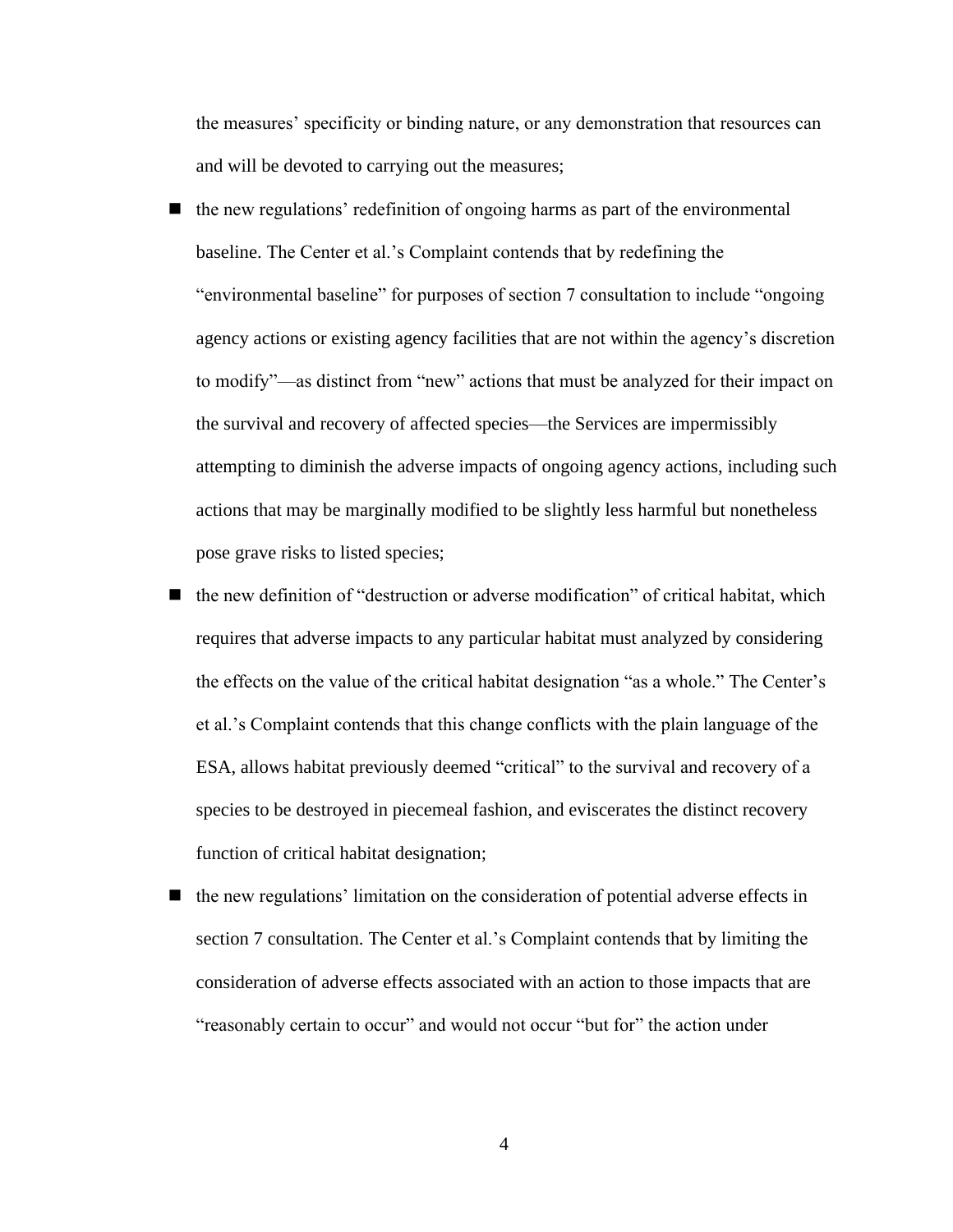consideration, the Services have significantly and impermissibly restricted the consideration of indirect effects that are likely to flow from an action;

the regulations' exemption of programmatic land management plans from the requirement to reinitiate consultation upon listing of a new species or designation of new or additional critical habitat. The Center et al.'s Complaint contends that limiting consultation to site-specific actions impacting newly listed species or designated critical habitat fails to adequately address the overall impacts of a land management plan, and that it is only at the programmatic level that the Services and land management agencies can adequately assess the "aggregate impacts of all the proposed activities, together with other activities taking place in the same area."

With respect to the changes made to the FWS's section 4(d) regulation (50 C.F.R. §

17.31 and 17.71), the Center et al.'s Complaint contends that the Service's repeal of the longstanding "Blanket 4(d) Rule"—pursuant to which threatened species received all the protections from take afforded endangered species *unless* the Service adopted a species-specific 4(d) rule—is unsupported by any rational justification and will inevitably result in threatened species being deprived of essential protections, particularly in light of the fact that the new regulations impose no requirement on the FWS to adopt species-specific regulations at the time of listing and in view of the extensive backlog of other listing-related activities the Service faces.

In addition to these challenges to specific regulations, the Center et al.'s Complaint claims that the Services violated the National Environmental Policy Act (NEPA) by failing to prepare an Environmental Impact Statement regarding the rule changes (and instead invoking a Categorical Exclusion); failing to provide for adequate public notice and comment in violation of